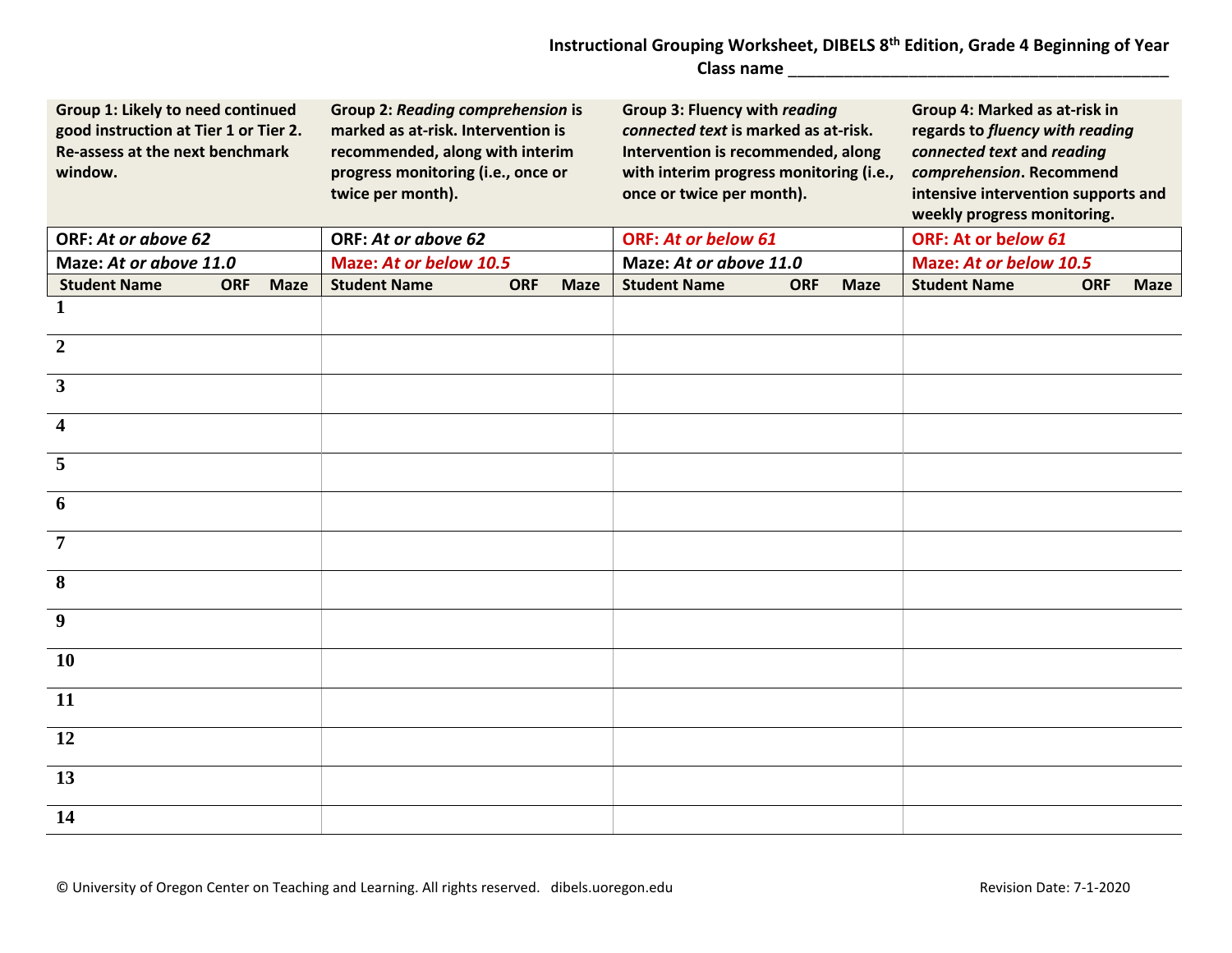## **Instructional Grouping Worksheet, DIBELS 8th Edition, Grade 4 Middle of Year Class name** \_\_\_\_\_\_\_\_\_\_\_\_\_\_\_\_\_\_\_\_\_\_\_\_\_\_\_\_\_\_\_\_\_\_\_\_\_\_\_\_\_

| Group 1: Likely to need continued<br>good instruction at Tier 1 or Tier 2.<br>Re-assess at the next benchmark<br>window. |            |             | <b>Group 2: Reading comprehension is</b><br>marked as at-risk. Intervention is<br>recommended, along with interim<br>progress monitoring (i.e., once or<br>twice per month). |            |             | <b>Group 3: Fluency with reading</b><br>connected text is marked as at-risk.<br>Intervention is recommended, along<br>with interim progress monitoring (i.e.,<br>once or twice per month). |            |             | Group 4: Marked as at-risk in<br>regards to fluency with reading<br>connected text and reading<br>comprehension. Recommend<br>intensive intervention supports and<br>weekly progress monitoring. |            |             |  |
|--------------------------------------------------------------------------------------------------------------------------|------------|-------------|------------------------------------------------------------------------------------------------------------------------------------------------------------------------------|------------|-------------|--------------------------------------------------------------------------------------------------------------------------------------------------------------------------------------------|------------|-------------|--------------------------------------------------------------------------------------------------------------------------------------------------------------------------------------------------|------------|-------------|--|
| ORF: At or above 98                                                                                                      |            |             | ORF: At or above 98                                                                                                                                                          |            |             | <b>ORF: At or below 97</b>                                                                                                                                                                 |            |             | ORF: At or below 97                                                                                                                                                                              |            |             |  |
| Maze: At or above 13.0                                                                                                   |            |             | Maze: At or below 12.5                                                                                                                                                       |            |             | Maze: At or above 13.0                                                                                                                                                                     |            |             | <b>Maze: At or below 12.5</b>                                                                                                                                                                    |            |             |  |
| <b>Student Name</b>                                                                                                      | <b>ORF</b> | <b>Maze</b> | <b>Student Name</b>                                                                                                                                                          | <b>ORF</b> | <b>Maze</b> | <b>Student Name</b>                                                                                                                                                                        | <b>ORF</b> | <b>Maze</b> | <b>Student Name</b>                                                                                                                                                                              | <b>ORF</b> | <b>Maze</b> |  |
| 1                                                                                                                        |            |             |                                                                                                                                                                              |            |             |                                                                                                                                                                                            |            |             |                                                                                                                                                                                                  |            |             |  |
| $\overline{2}$                                                                                                           |            |             |                                                                                                                                                                              |            |             |                                                                                                                                                                                            |            |             |                                                                                                                                                                                                  |            |             |  |
| $\mathbf{3}$                                                                                                             |            |             |                                                                                                                                                                              |            |             |                                                                                                                                                                                            |            |             |                                                                                                                                                                                                  |            |             |  |
| $\overline{\mathbf{4}}$                                                                                                  |            |             |                                                                                                                                                                              |            |             |                                                                                                                                                                                            |            |             |                                                                                                                                                                                                  |            |             |  |
| 5                                                                                                                        |            |             |                                                                                                                                                                              |            |             |                                                                                                                                                                                            |            |             |                                                                                                                                                                                                  |            |             |  |
| 6                                                                                                                        |            |             |                                                                                                                                                                              |            |             |                                                                                                                                                                                            |            |             |                                                                                                                                                                                                  |            |             |  |
| $\overline{7}$                                                                                                           |            |             |                                                                                                                                                                              |            |             |                                                                                                                                                                                            |            |             |                                                                                                                                                                                                  |            |             |  |
| 8                                                                                                                        |            |             |                                                                                                                                                                              |            |             |                                                                                                                                                                                            |            |             |                                                                                                                                                                                                  |            |             |  |
| 9                                                                                                                        |            |             |                                                                                                                                                                              |            |             |                                                                                                                                                                                            |            |             |                                                                                                                                                                                                  |            |             |  |
| 10                                                                                                                       |            |             |                                                                                                                                                                              |            |             |                                                                                                                                                                                            |            |             |                                                                                                                                                                                                  |            |             |  |
| 11                                                                                                                       |            |             |                                                                                                                                                                              |            |             |                                                                                                                                                                                            |            |             |                                                                                                                                                                                                  |            |             |  |
| 12                                                                                                                       |            |             |                                                                                                                                                                              |            |             |                                                                                                                                                                                            |            |             |                                                                                                                                                                                                  |            |             |  |
| 13                                                                                                                       |            |             |                                                                                                                                                                              |            |             |                                                                                                                                                                                            |            |             |                                                                                                                                                                                                  |            |             |  |
| 14                                                                                                                       |            |             |                                                                                                                                                                              |            |             |                                                                                                                                                                                            |            |             |                                                                                                                                                                                                  |            |             |  |